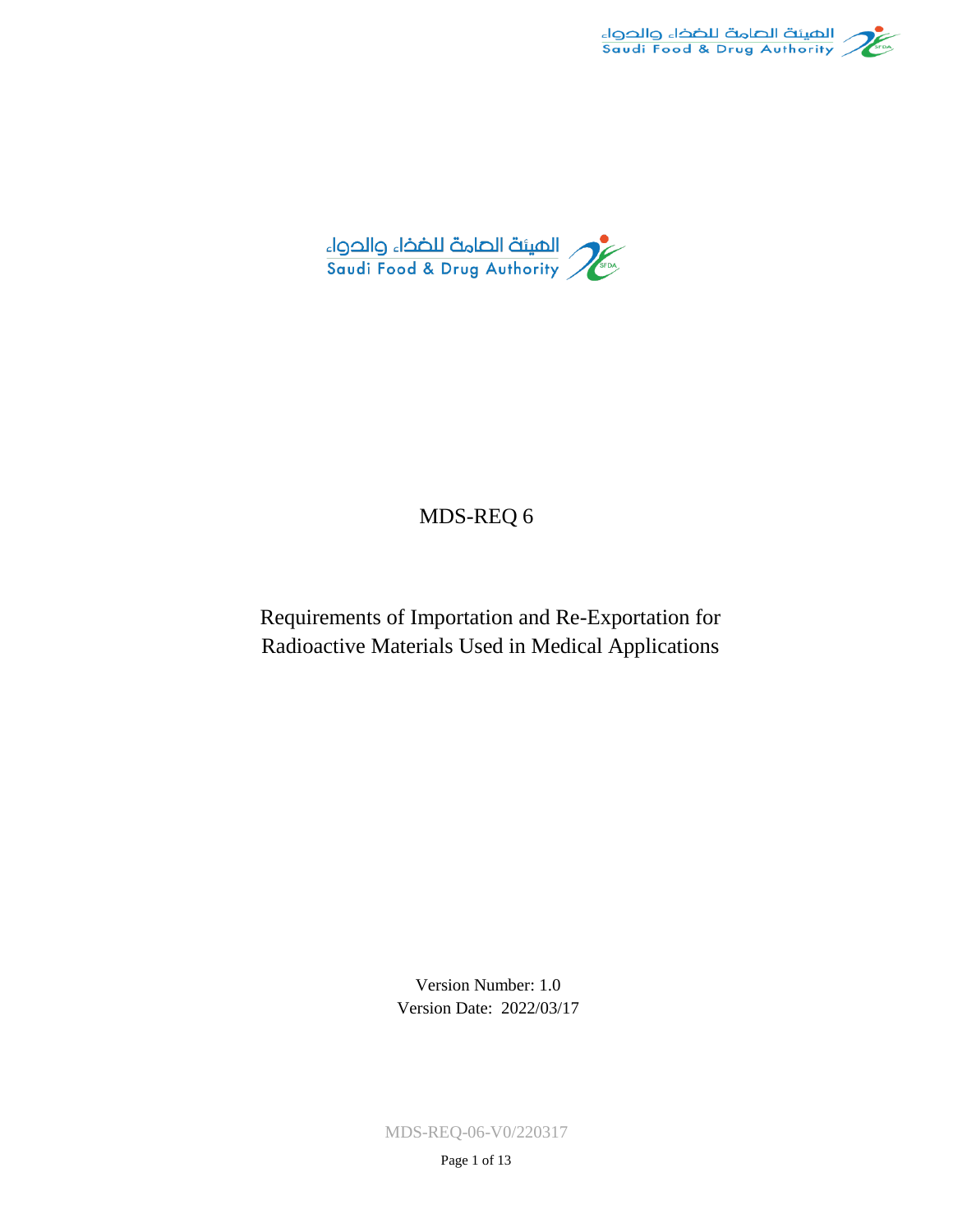

# **Table of Content**

| Scope 3                                                                               |
|---------------------------------------------------------------------------------------|
|                                                                                       |
|                                                                                       |
|                                                                                       |
|                                                                                       |
|                                                                                       |
| Annex (1): Application Form of Importation/Re-Exportation for Radioactive Materials 9 |
|                                                                                       |
|                                                                                       |
|                                                                                       |
|                                                                                       |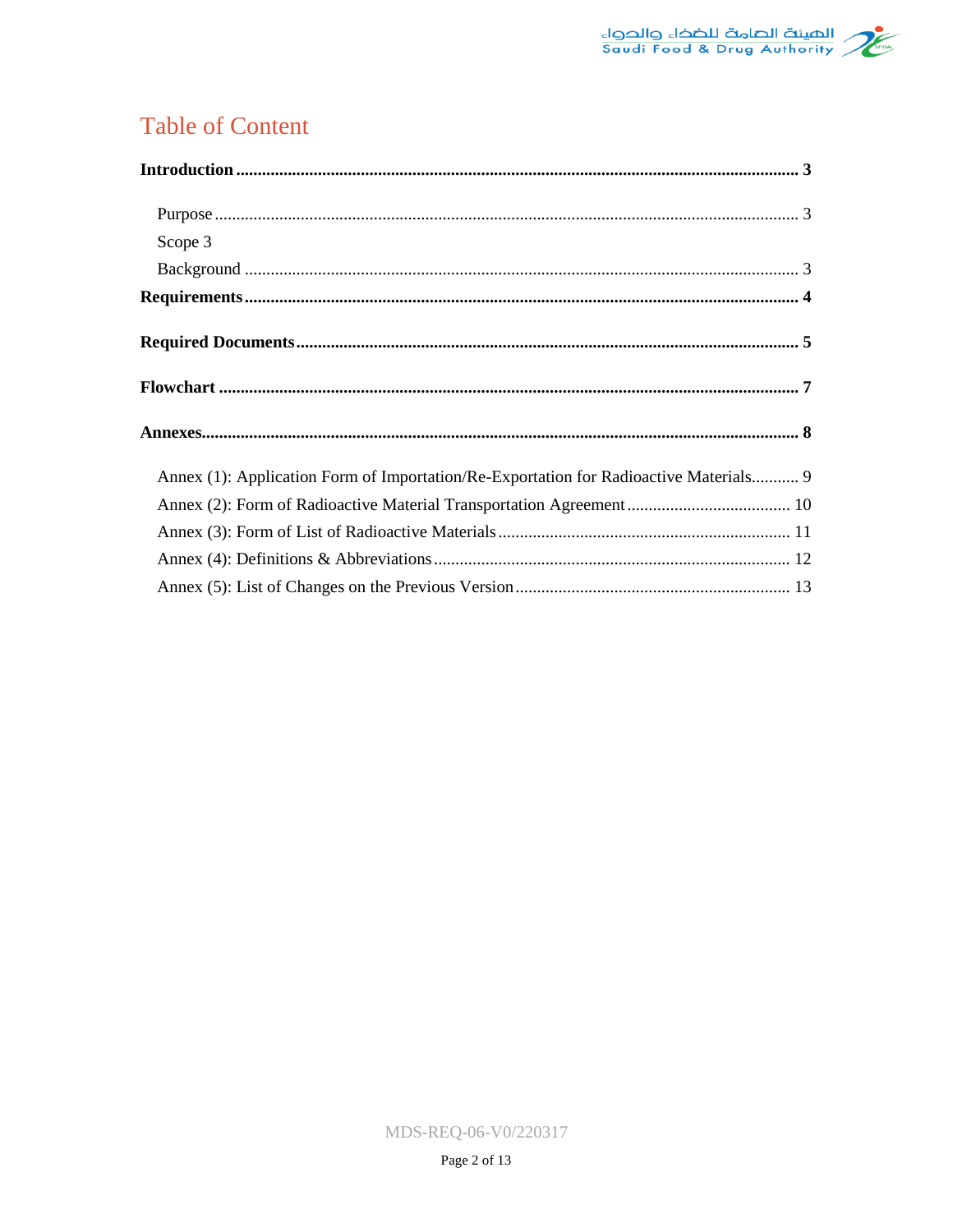# <span id="page-2-0"></span>Introduction

### <span id="page-2-1"></span>Purpose

The purpose of this document is to specify and clarify the requirements for importing and reexporting radioactive materials used in medical applications.

### <span id="page-2-2"></span>Scope

This document applies to:

- Radioactive materials used in medical applications.
- Importers and exporters of radioactive materials used in medical applications.
- Healthcare providers and research centers who are willing to import or re-export radioactive materials used in medical applications.

## <span id="page-2-3"></span>Background

SFDA has issued this document in reference to Article four of the "Medical Devices Law "issued by Royal Decree No. (M/54) dated 06/07/1442 H and Articles (2/1), (4/1) and (4/2) of the Medical Devices Executive Regulation issued by Board Resolution No. (3-29-1443) dated 2/19/1443 H, which state the following:

- Establishments/applicants who are willing to import or re-export radioactive materials must fulfil the SFDA requirements for importing and re-exporting radioactive materials used in medical applications, which are published on the SFDA's website.
- The SFDA issues technical and clinical specifications approvals or rejections within ten days of receiving the request for importation or re-exportation of radioactive medical materials.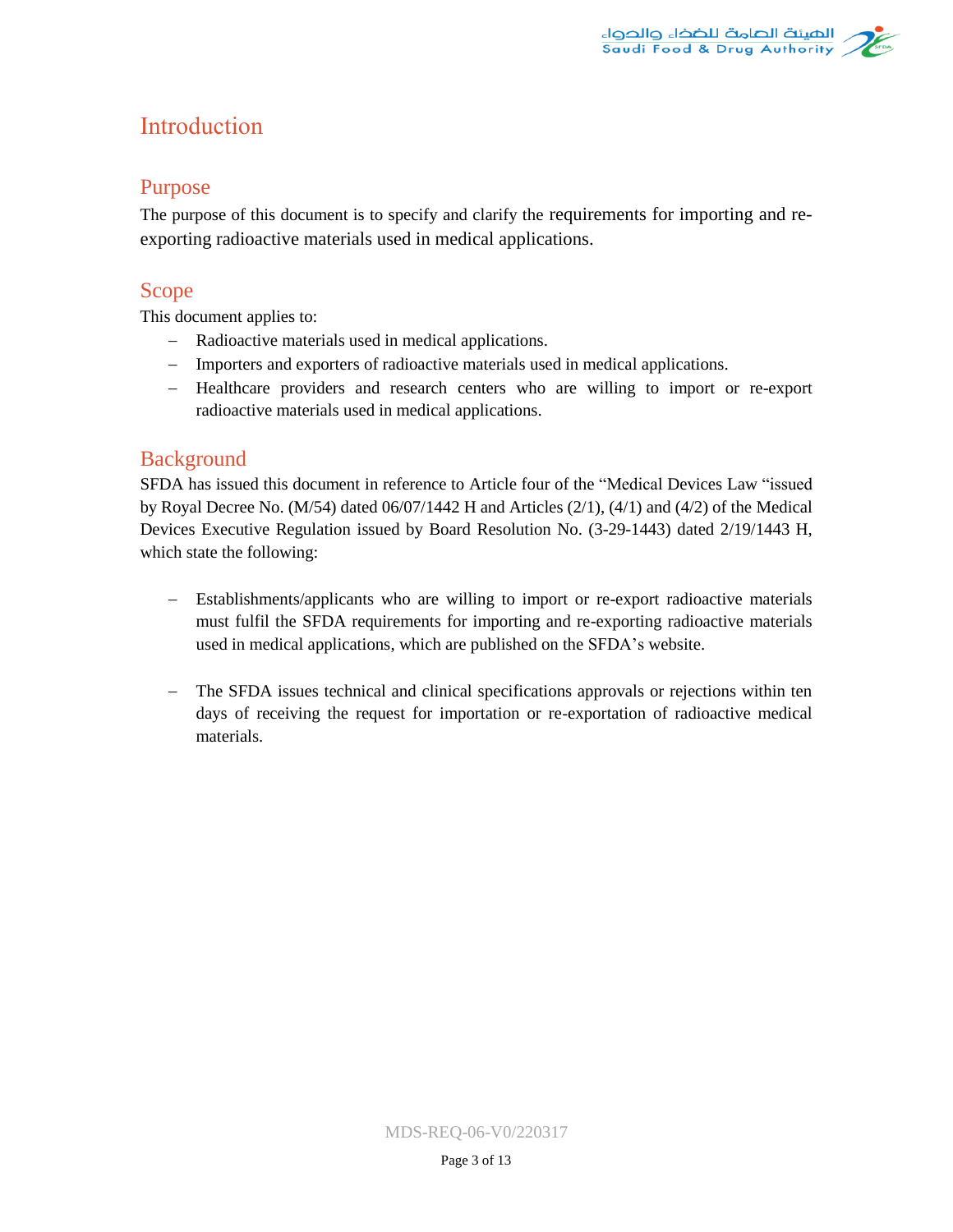# <span id="page-3-0"></span>Requirements

<span id="page-3-2"></span><span id="page-3-1"></span>

| General                                               | $\mathbf{1}$   | Radioactive materials used in medical applications can only be<br>٠<br>imported or re-exported after the SFDA has approved those<br>materials' technical and clinical specifications of those materials.<br>Medical radioactive materials used in medical applications that<br>٠<br>are classified as a medical device/supply must obtain a marketing<br>authorization for medical devices (MDMA)                                                                        |
|-------------------------------------------------------|----------------|--------------------------------------------------------------------------------------------------------------------------------------------------------------------------------------------------------------------------------------------------------------------------------------------------------------------------------------------------------------------------------------------------------------------------------------------------------------------------|
| <b>SFDA Prerequisite</b>                              | $\overline{2}$ | Importers and exporters of radioactive materials used in medical<br>٠<br>applications shall have Medical Device Establishment License<br>(MDEL).<br>Obtaining the necessary licenses from the Nuclear and<br>٠<br>Radiological Regulatory Commission (NRRC) to practice<br>activities associated with the use of radioactive materials for both<br>beneficiary and carrier facilities as well as fulfilling the<br>requirements of relevant authorities before applying. |
|                                                       | 3              | Health care providers and research centers wishing to export or re-<br>export radioactive medical materials must register in the unified<br>electronic system (GHAD) and obtain an account number.<br>Meanwhile, obtaining a license to engage in import and/or re-export<br>activities is unnecessary.                                                                                                                                                                  |
| Submitting a<br>request                               | $\overline{4}$ | Submitting a request to Radioactive Materials Registration<br>٠<br><b>System</b><br>Submitting the documents referred to in "Required Documents."<br>٠<br>The SFDA conducts technical evaluations for the requests, then<br>$\blacksquare$<br>accepts or rejects the technical and clinical specifications.                                                                                                                                                              |
| Import and re-<br>export facilities<br>responsibility | 5              | Importers and exporters are obligated by what is stated in the<br>"Application Form of Importation/Re-Exportation for Radioactive<br>Materials."                                                                                                                                                                                                                                                                                                                         |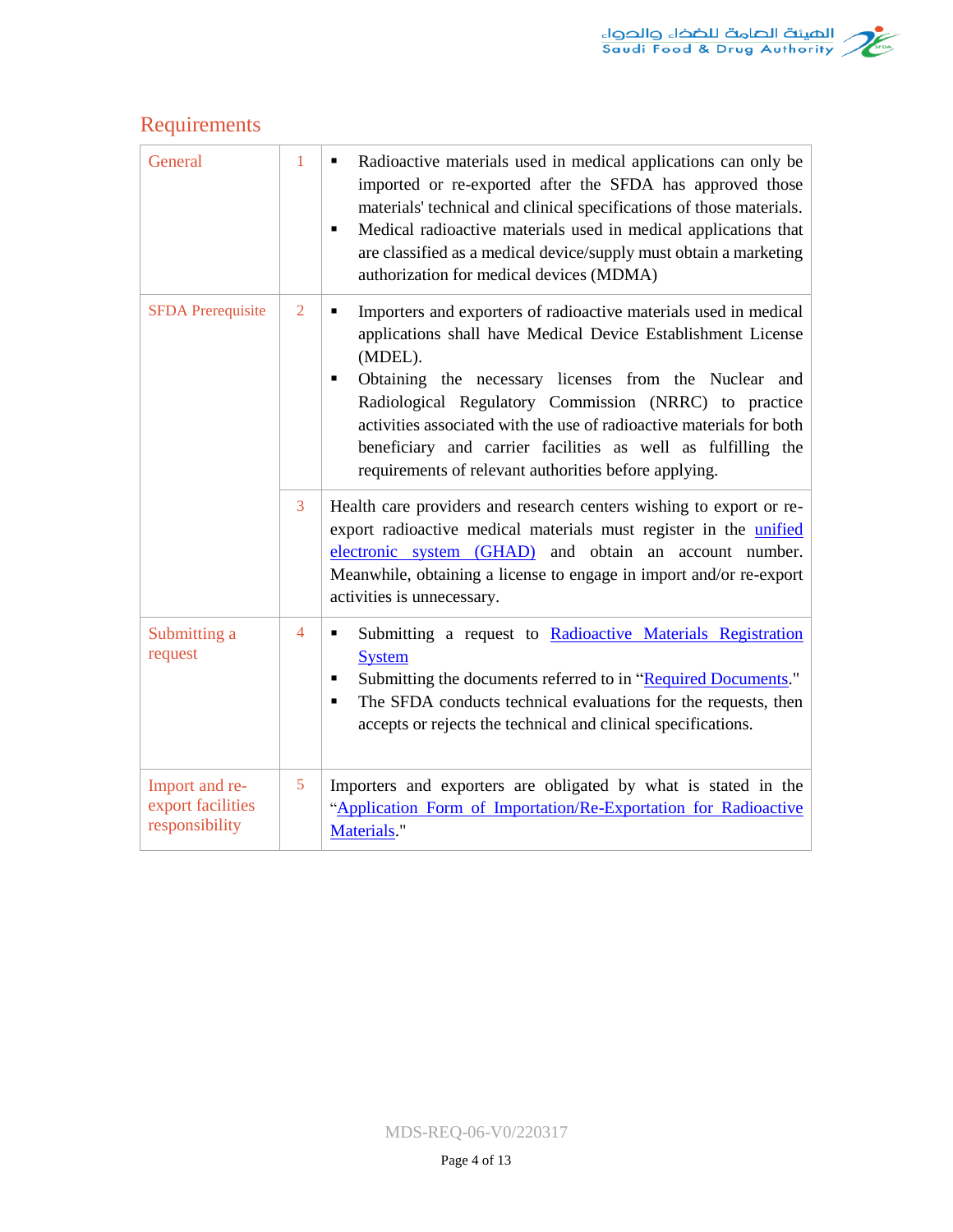

# Required Documents

|                | <b>Required Documents</b>                                                                                                                    | <b>Notes</b>                                                                                                                                                                                                                                                                                                                                         |
|----------------|----------------------------------------------------------------------------------------------------------------------------------------------|------------------------------------------------------------------------------------------------------------------------------------------------------------------------------------------------------------------------------------------------------------------------------------------------------------------------------------------------------|
| 1              | Copy of MDEL license to practice the activity of<br>importation and re-exportation of medical<br>radioactive materials (issued by the SFDA). | Healthcare providers and research centers are exempt.<br>$\bullet$                                                                                                                                                                                                                                                                                   |
| $\overline{2}$ | Copy of the MDMA for radioactive material<br>classified as a medical device (issued by SFDA).                                                | Radioactive material that are classified as a medical<br>$\bullet$<br>device.                                                                                                                                                                                                                                                                        |
| 3              | Copy of Radiation Practice License assigned to<br>the Beneficiary                                                                            | Issued by NRRC.<br>$\bullet$                                                                                                                                                                                                                                                                                                                         |
| 4              | Copy of Radiation Safety Officer (RSO) License<br>assigned to the radiation protection officer at the<br>beneficiary                         | Issued by NRRC.<br>$\bullet$<br>It must be accompanied by the following:<br>$\bullet$<br>Copy of the national identity card/residency card.<br>Proof that the RSO is on the sponsorship of the<br>$\bar{\phantom{a}}$<br>beneficiary facility or contracted with it.                                                                                 |
| 5              | Copy of the licensees of all the RSO in the carrier<br>beneficiary establishment                                                             | Issued by NRRC.<br>$\bullet$<br>It must be accompanied by the following:<br>$\bullet$<br>Copy of the national identity card.<br>Proof that the RSO is under the sponsorship of the<br>÷,<br>beneficiary facility or contracted with it.                                                                                                              |
| 6              | Copy of facility license for transporting the<br>radioactive material                                                                        | Issued by NRRC.<br>$\bullet$                                                                                                                                                                                                                                                                                                                         |
| 7              | Manufacturer invoice                                                                                                                         | It must include the following:<br>٠<br>Description of the shipment (names of items).<br>Trade/scientific name.<br>Quantity (total/detailed).<br>The radioactivity of each material<br>Unit weight for each item and total weight for<br>each package.<br>The unit price for each item.<br>Production and expiration date.<br>Batch/operation number. |
| 8              | Original certificate of origin                                                                                                               | It must be stamped by the concerned party with trade<br>٠<br>in the country of origin.                                                                                                                                                                                                                                                               |
| 9              | Copy of the manufacturer Quality Management<br>System (QMS) certificate in addition to the Good<br>Manufacturer Practice (GMP) certificate.  | $\bullet$                                                                                                                                                                                                                                                                                                                                            |
| 10             | Copy of the purchase order (PO) from the<br>beneficiary.                                                                                     | Healthcare providers and research centers are exempt.<br>$\bullet$                                                                                                                                                                                                                                                                                   |
| 11             | An official letter or free sale certificate proving<br>that the materials are sold in the country of<br>origin.                              | For importing only.<br>$\bullet$                                                                                                                                                                                                                                                                                                                     |
| 12             | Letter from the relevant party requesting the<br>SFDA approval.                                                                              |                                                                                                                                                                                                                                                                                                                                                      |
| 13             | Application form of importation/re-exportation                                                                                               | See $\underline{\text{Annex }(1)}$<br>$\bullet$                                                                                                                                                                                                                                                                                                      |
|                | for radioactive materials.                                                                                                                   | Fill in and print the form in a formal paper of the<br>٠<br>beneficiary organization.                                                                                                                                                                                                                                                                |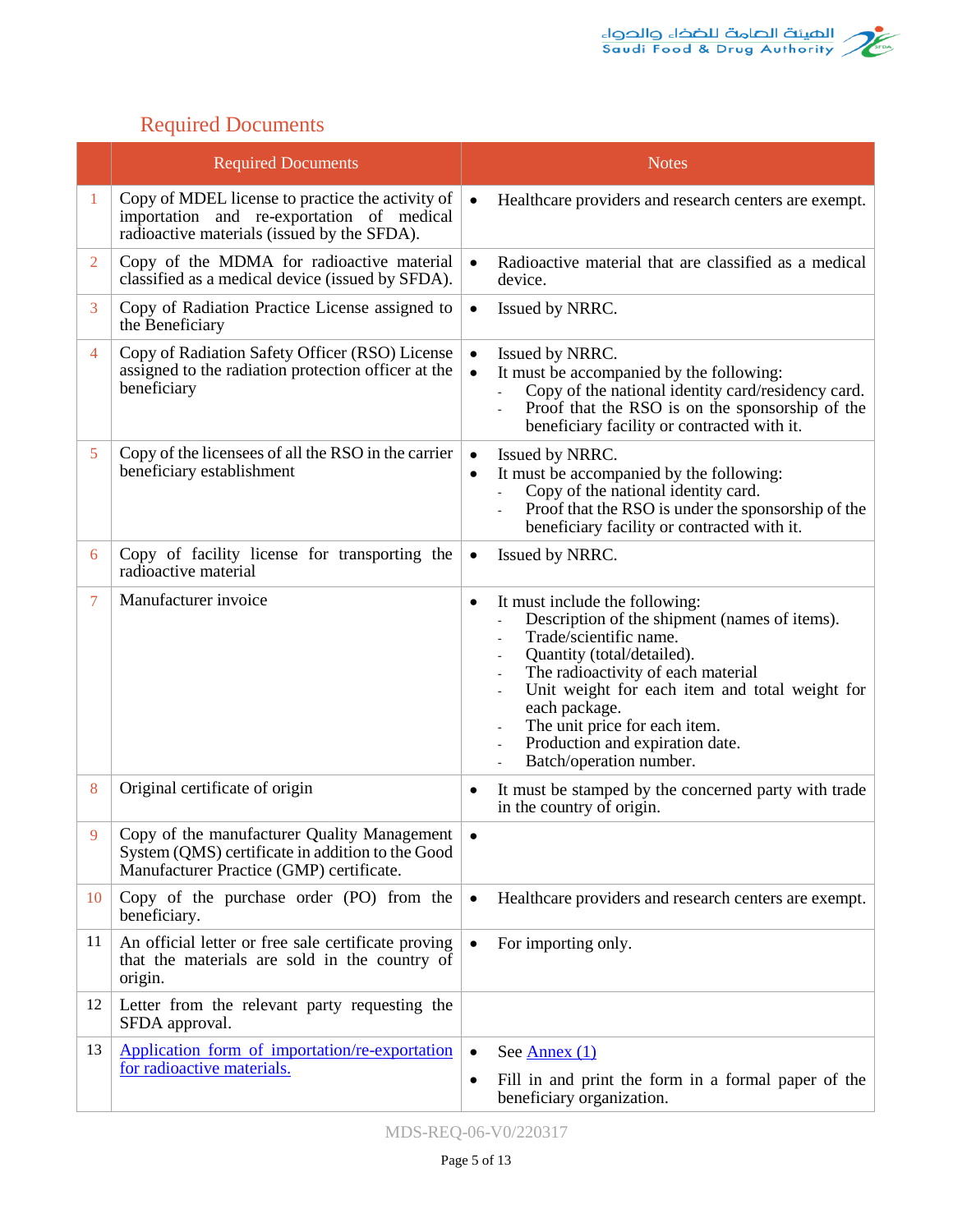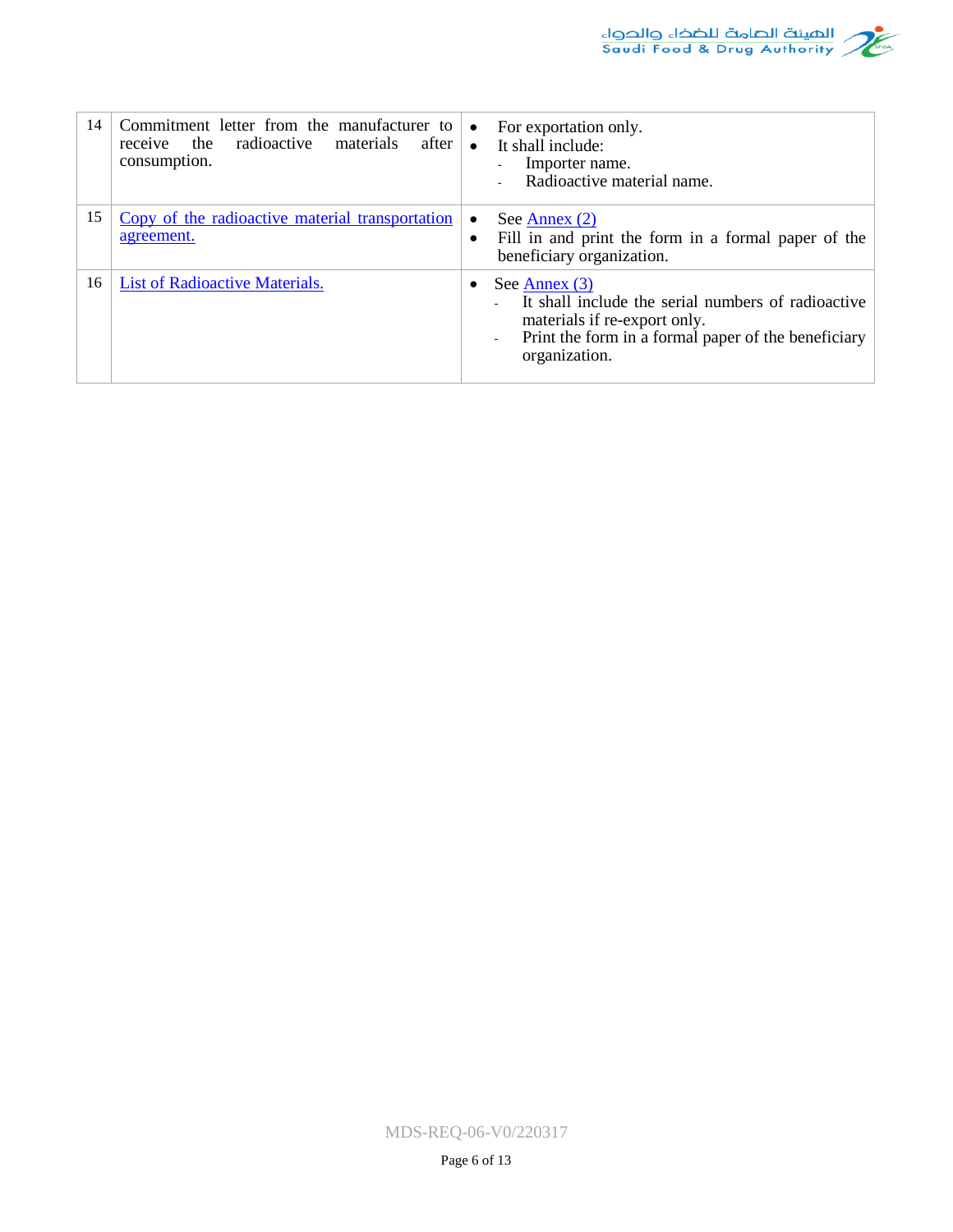

# <span id="page-6-0"></span>Flowchart



MDS-REQ-06-V0/220317

Page 7 of 13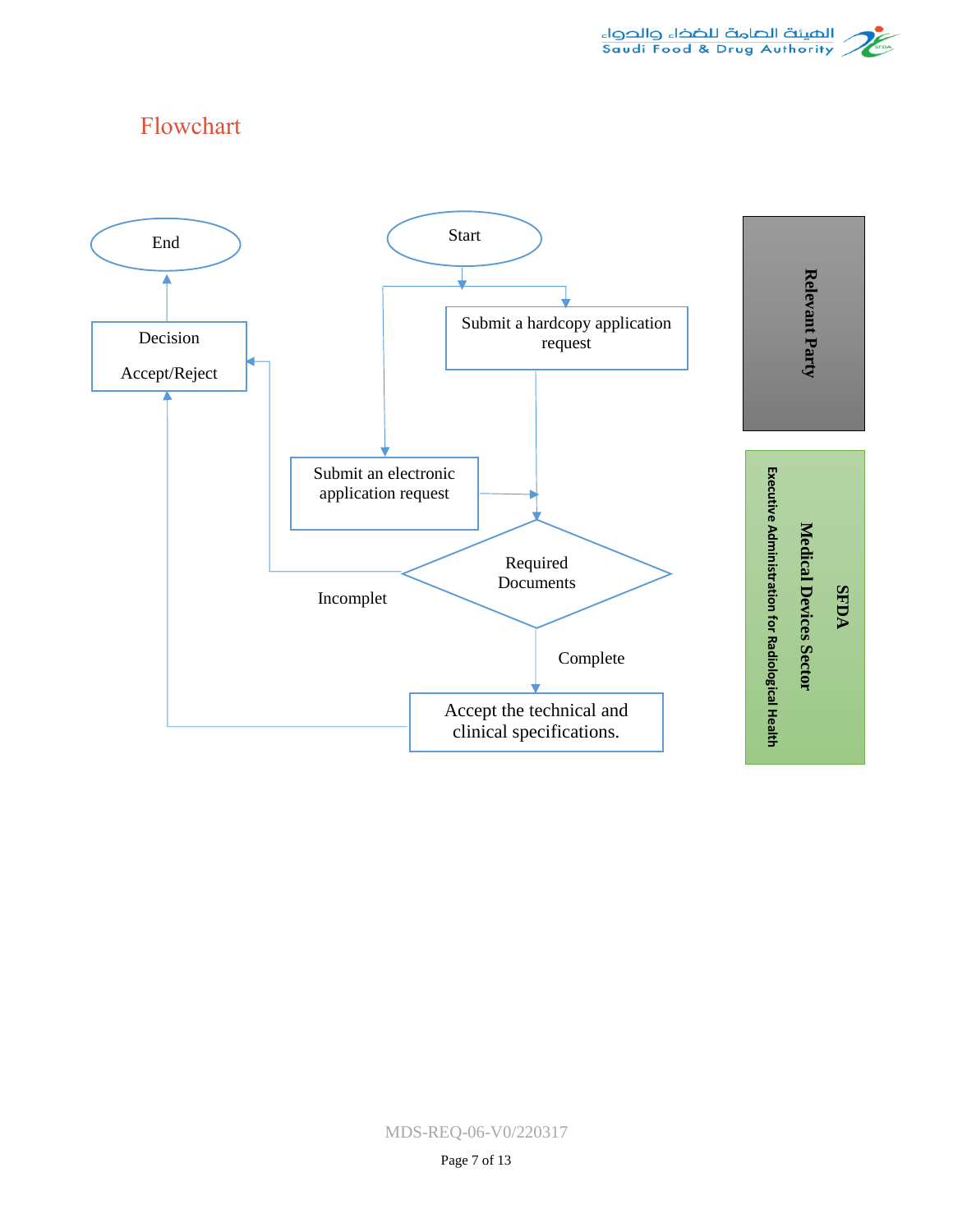

<span id="page-7-0"></span>Annexes

MDS-REQ-06-V0/220317

Page 8 of 13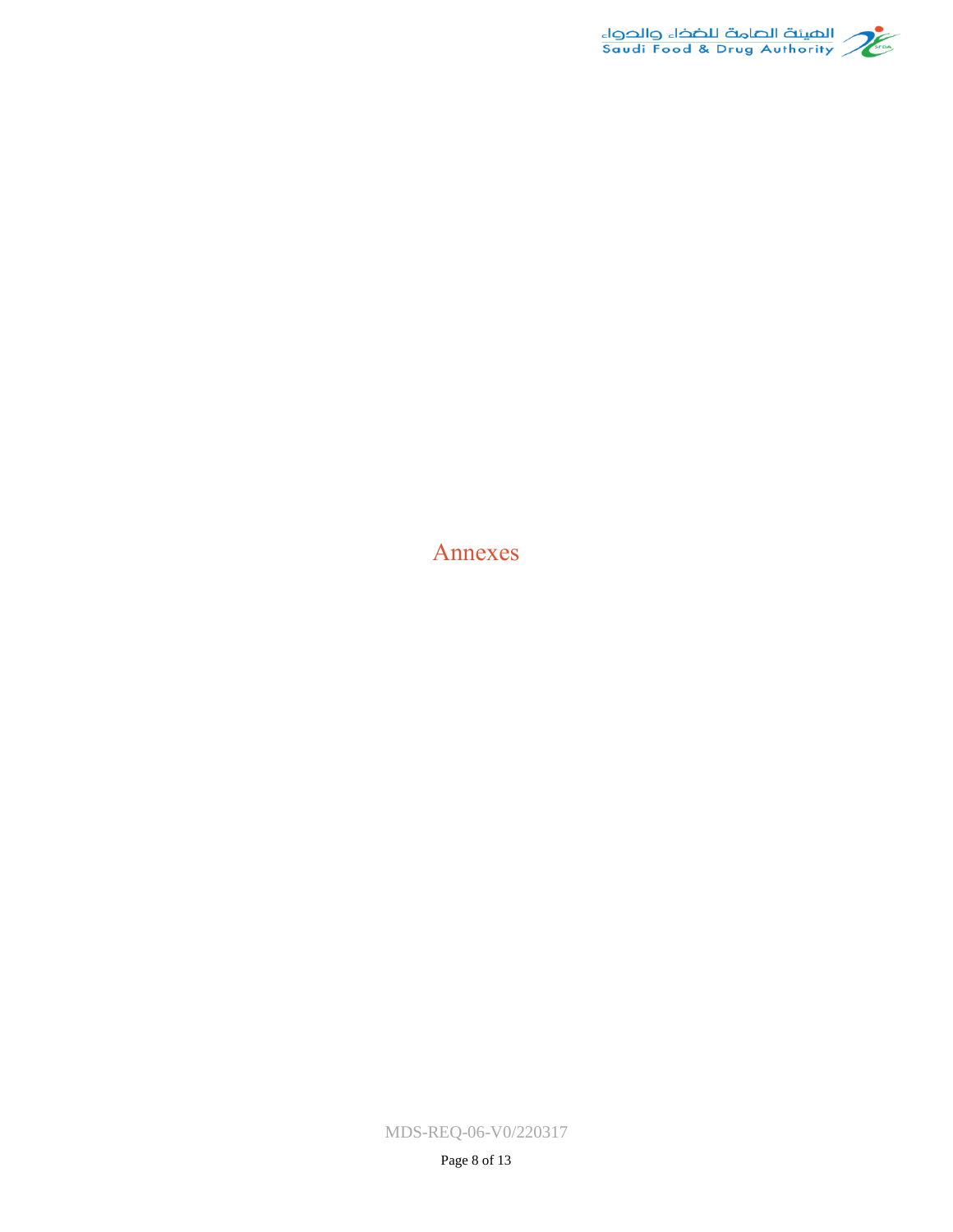

## <span id="page-8-0"></span>Annex (1): Application Form of Importation/Re-Exportation for Radioactive **Materials**

### **Beneficiary** Facility Name Branch / Department Practice license number Practice type License issue date / / / / License expiry date Phone number Fax P.O. Box Zip code City **RSO of the beneficiary facility** *Name* Practice license number Practice type License expiry date Phone number Phone extension Mobile number **E-mail** Signature Date / / **Radioactive material to import/export (as an attached list) Shipment data** Manufacturer Country Export/Import method Air  $\Box$  Overland  $\Box$  Sea  $\Box$  Importation port inside the Kingdom **Transporter within the Kingdom** Facility name Branch Practice license number License expiry date RSO name<br>
RSO license issue date<br>
(a)<br>
(b)<br>
(cense expiry<br>
(cense expiry<br>
(cense expiry<br>
(b)<br>
(cense expiry<br>
(cense expiry / RSO license expiry date / / Phone number Mobile number Fax E-mail Facility stamp

#### Click [here](http://www.sfda.gov.sa/ar/medicaldevices/WeaklyUpdateImplants/1%20Application.docx) for a printable and editable version

#### **Applicant from the beneficiary establishment**

I, the undersigned, acknowledge the correctness of the data in this application, at my responsibility, and pledge to abide by all the requirements and controls included in the book of general instructions for protection from ionizing radiation in the Kingdom of Saudi Arabia.

<span id="page-8-1"></span>

| Director (chief) of the<br>facility | Date <b>b</b> | Signature | Facility stamp |
|-------------------------------------|---------------|-----------|----------------|
|                                     |               |           |                |

MDS-REQ-06-V0/220317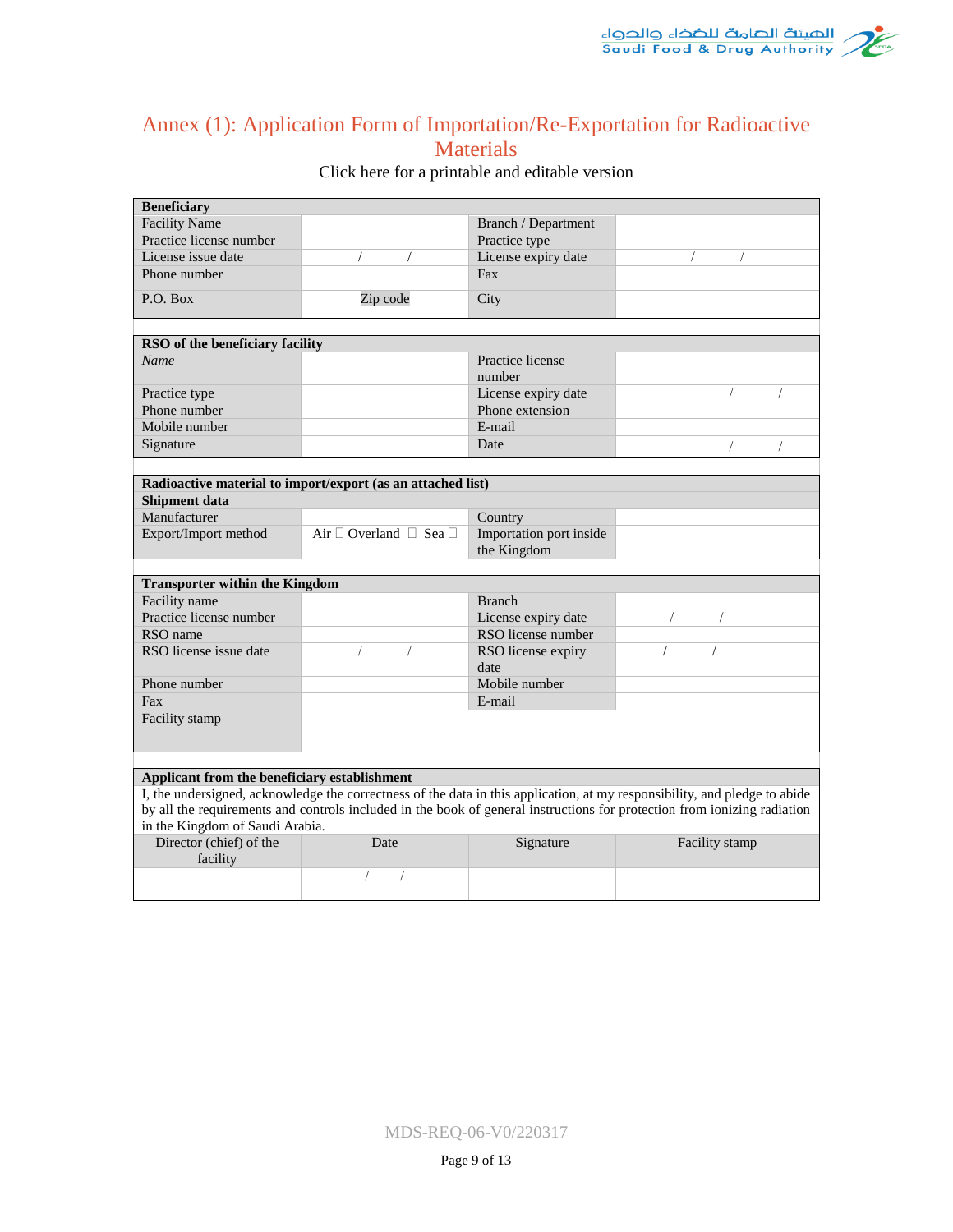# <span id="page-9-0"></span>Annex (2): Form of Radioactive Material Transportation Agreement

Click [here](http://www.sfda.gov.sa/ar/medicaldevices/WeaklyUpdateImplants/2%20Agreement.docx) for a printable and editable version

| Agreement by:                    |                                       |
|----------------------------------|---------------------------------------|
| <b>First party:</b>              | Second-party:                         |
| <b>RSO</b> name:                 | RSO name:                             |
| <b>Address:</b>                  | <b>Address:</b>                       |
|                                  |                                       |
| <b>Contact number:</b>           | <b>Contact number:</b>                |
| Nuclear medicine license number: | <b>Transportation license number:</b> |
|                                  |                                       |

It was agreed between the first and second parties on the following:

First (the carrier):The first party is obligated to transport the aforementioned radioactive materials for use in nuclear medicine upon their arrival with no delay, from the place of arrival to the receipt site, and provide safety procedures and safe transportation according to the instructions and specifications their licenses in the safe transport of radioactive materials.

Second (the beneficiary healthcare facility):The second party is obligated to ensure that the radioactive materials to be transferred and used are according to the specifications stipulated in the import clearance and the practice nuclear medicine license, and to coordinate and provide who will receive the radioactive material immediately upon their arrival at the place of receipt, and bear full responsibility in front of the security departments if non-compliance or breach of what is stated in the specifications of radioactive material or their uses.

Third: Two parties are obligated to follow the approved radiation protection program for the transfer, receipt and use of radioactive material.

| Name or symbol of all radionuclides: |  |
|--------------------------------------|--|
| Physical condition:                  |  |
| Radioactivity:                       |  |
| Package category:                    |  |
| Arrival port:                        |  |
| Receiving location:                  |  |
| Transfer method:                     |  |
| Vehicle type:                        |  |
| Plate number:                        |  |
| Expected time and date of            |  |
| transportation:                      |  |

First party

Name: Signature:

<span id="page-9-1"></span>**Agreement by:**

Stamp Date

Second party

Signature:

Name:

Stamp Date

MDS-REQ-06-V0/220317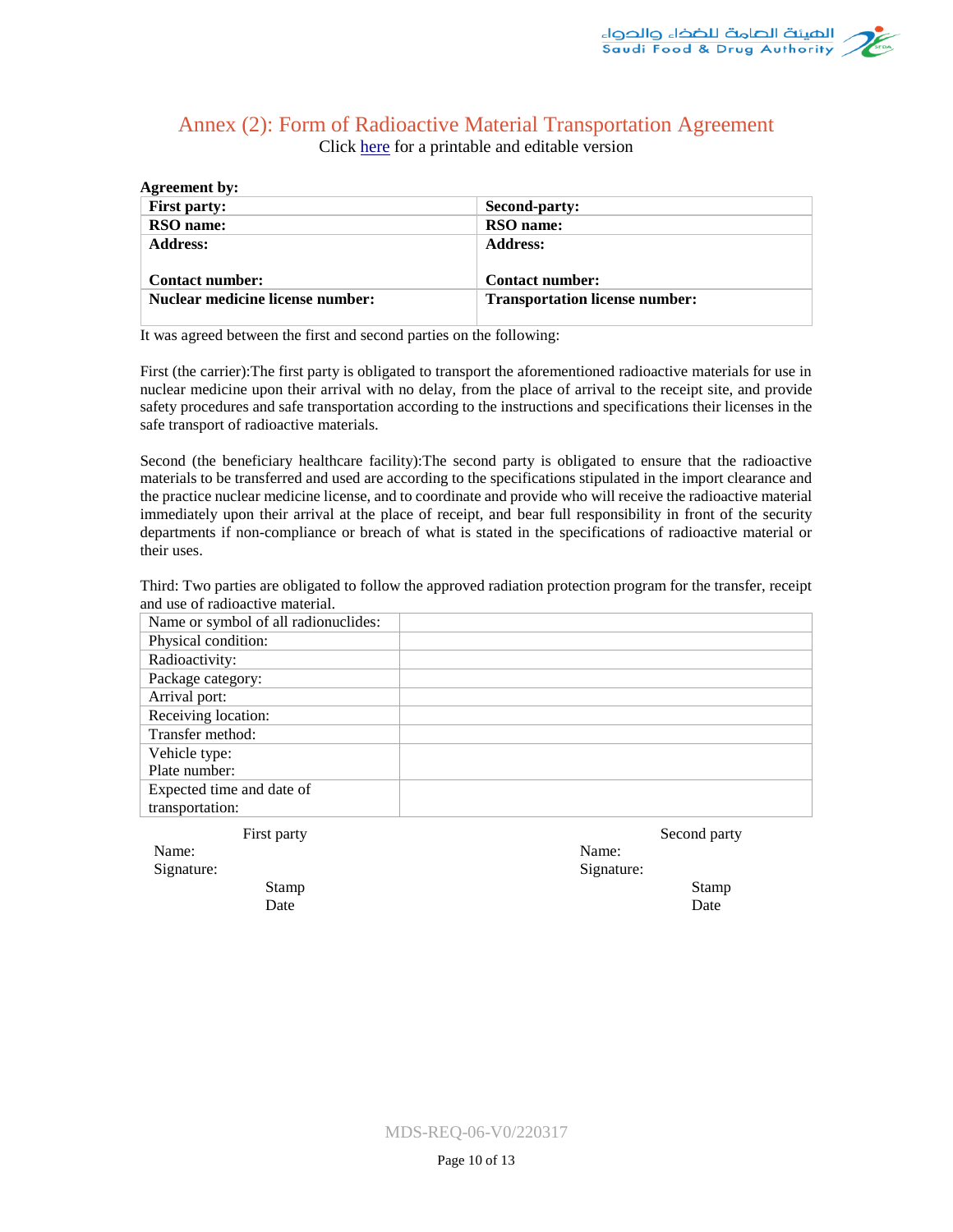

## Annex (3): Form of List of Radioactive Materials

Click [here](http://www.sfda.gov.sa/ar/medicaldevices/WeaklyUpdateImplants/3%20List.docx) for a printable and editable version

<span id="page-10-0"></span>

| Radioactive Material               |                          |           |                 |                  |                              |                  |                      |
|------------------------------------|--------------------------|-----------|-----------------|------------------|------------------------------|------------------|----------------------|
| Radionuclide name                  | Physical<br>Radionuclide |           | Radioactivity   | Manufact         | Amount to                    | Serial           |                      |
|                                    | symbol                   | condition | mCi             | GBq              | urer                         | export           | number               |
| $\mathbf{1}$                       |                          |           |                 |                  |                              |                  |                      |
| $\overline{2}$                     |                          |           |                 |                  |                              |                  |                      |
| $\overline{3}$                     |                          |           |                 |                  |                              |                  |                      |
| $\overline{4}$                     |                          |           |                 |                  |                              |                  |                      |
| $\overline{5}$                     |                          |           |                 |                  |                              |                  |                      |
| $\sqrt{6}$                         |                          |           |                 |                  |                              |                  |                      |
| $\boldsymbol{7}$                   |                          |           |                 |                  |                              |                  |                      |
| $8\,$                              |                          |           |                 |                  |                              |                  |                      |
| $\overline{9}$                     |                          |           |                 |                  |                              |                  |                      |
|                                    |                          |           |                 |                  |                              |                  |                      |
|                                    |                          |           | Devices         |                  |                              |                  |                      |
| Device name                        | Device model             |           | Current<br>(mA) | Voltage<br>(KeV) | Targeted<br>Radionucl<br>ide | emitting devices | Amount of radiation- |
| $\mathbf{1}$                       |                          |           |                 |                  |                              |                  |                      |
| $\sqrt{2}$                         |                          |           |                 |                  |                              |                  |                      |
| $\overline{3}$                     |                          |           |                 |                  |                              |                  |                      |
| $\overline{4}$                     |                          |           |                 |                  |                              |                  |                      |
| $\overline{5}$                     |                          |           |                 |                  |                              |                  |                      |
| $\sqrt{6}$                         |                          |           |                 |                  |                              |                  |                      |
| $\tau$                             |                          |           |                 |                  |                              |                  |                      |
|                                    |                          |           |                 |                  |                              |                  |                      |
| <b>RSO</b>                         |                          |           |                 |                  |                              |                  |                      |
| Name                               |                          |           |                 | Date             |                              |                  | 14h                  |
| <b>Facility Stamp</b><br>Signature |                          |           |                 |                  |                              |                  |                      |

MDS-REQ-06-V0/220317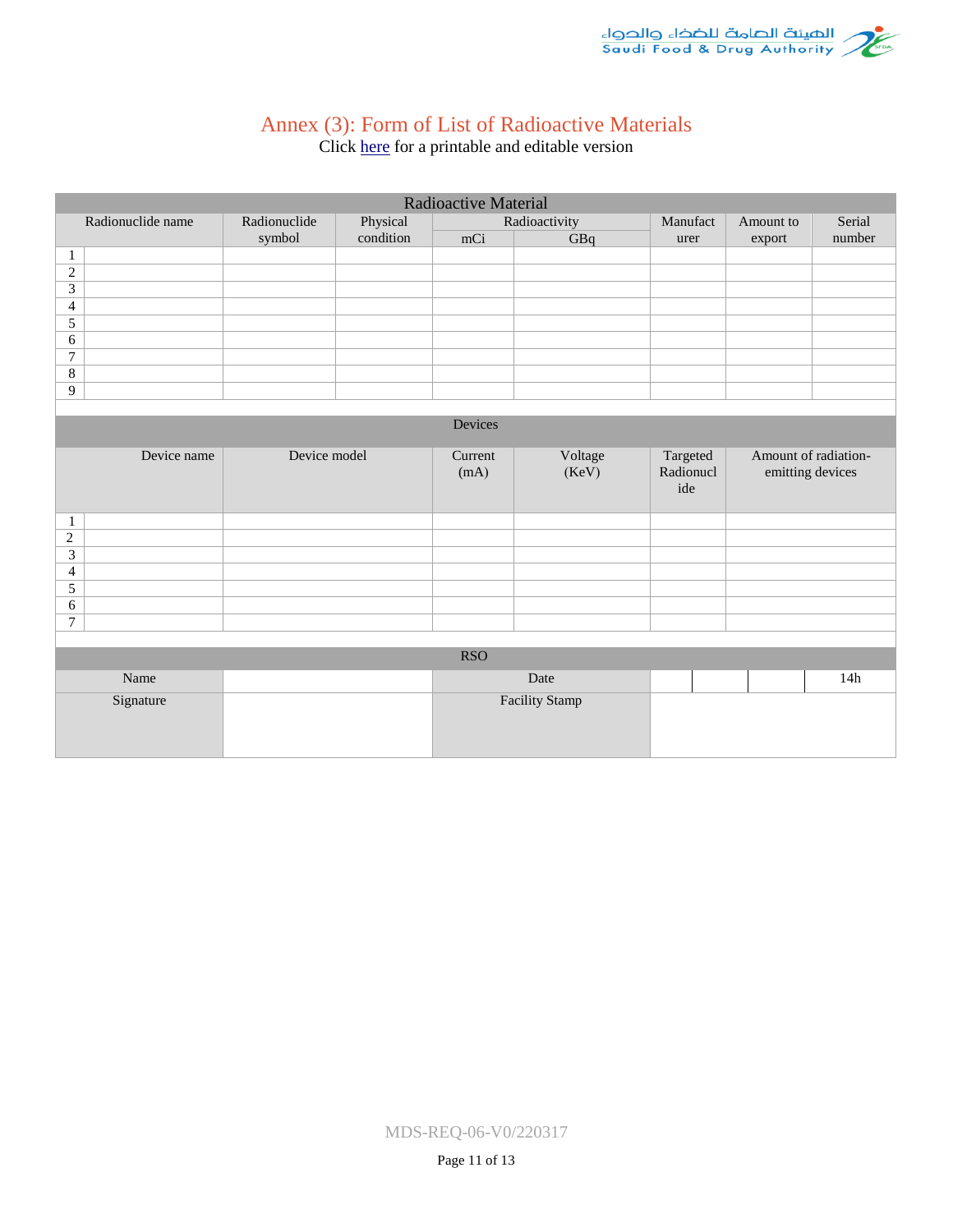|  |  |  |  | Annex (4): Definitions & Abbreviations |
|--|--|--|--|----------------------------------------|
|--|--|--|--|----------------------------------------|

<span id="page-11-0"></span>

| <b>KSA</b>                      | Kingdom of Saudi Arabia                                                                                                                                                                                                                                                                                                                                                                                                                                                                                                                                                                                                                                                                                                                                                                                                                                                                                                                                                                                                                                                     |
|---------------------------------|-----------------------------------------------------------------------------------------------------------------------------------------------------------------------------------------------------------------------------------------------------------------------------------------------------------------------------------------------------------------------------------------------------------------------------------------------------------------------------------------------------------------------------------------------------------------------------------------------------------------------------------------------------------------------------------------------------------------------------------------------------------------------------------------------------------------------------------------------------------------------------------------------------------------------------------------------------------------------------------------------------------------------------------------------------------------------------|
| <b>SFDA</b>                     | Saudi Food and Drug Authority                                                                                                                                                                                                                                                                                                                                                                                                                                                                                                                                                                                                                                                                                                                                                                                                                                                                                                                                                                                                                                               |
| <b>MDS</b>                      | <b>Medical Device Sector</b>                                                                                                                                                                                                                                                                                                                                                                                                                                                                                                                                                                                                                                                                                                                                                                                                                                                                                                                                                                                                                                                |
| <b>MDMA</b>                     | Medical Devices Marketing Authorization                                                                                                                                                                                                                                                                                                                                                                                                                                                                                                                                                                                                                                                                                                                                                                                                                                                                                                                                                                                                                                     |
| <b>Beneficiary Organization</b> | Healthcare providers or research centres                                                                                                                                                                                                                                                                                                                                                                                                                                                                                                                                                                                                                                                                                                                                                                                                                                                                                                                                                                                                                                    |
| <b>Healthcare Provider</b>      | The governmental or private agency provides health care services in the Kingdom<br>and deals with radiation-emitting devices and products.                                                                                                                                                                                                                                                                                                                                                                                                                                                                                                                                                                                                                                                                                                                                                                                                                                                                                                                                  |
| <b>Medical Devices</b>          | means any instrument, apparatus, implement, machine, appliance, implant, in vitro<br>reagent or calibrator, software, material, or other similar or related article:<br>A) Intended by the manufacturer to be used, alone or in combination, for human<br>beings for one or more of the specific purpose(s) of:<br>- Diagnosis, prevention, monitoring, treatment or alleviation of disease,<br>- Diagnosis, monitoring, treatment, alleviation of or compensation for an injury or<br>handicap,<br>- Investigation, replacement, modification, or support of the anatomy or a<br>physiological process,<br>- Supporting or sustaining life,<br>- Control of conception,<br>- Disinfection of medical devices,<br>- Providing information for medical or diagnostic purposes using in vitro<br>examination of specimens derived from the human body;<br>and<br>B) Which does not achieve its primary intended action in or on the human body<br>by pharmacological, immunological, or metabolic means, but which may be<br>assisted in its intended function by such means. |
| Radioactive Material            | Material that emits ionizing radiation                                                                                                                                                                                                                                                                                                                                                                                                                                                                                                                                                                                                                                                                                                                                                                                                                                                                                                                                                                                                                                      |
| Carrier                         | Person or facility that transfers radiation-certified device/product by any licensed<br>mode of transportation.                                                                                                                                                                                                                                                                                                                                                                                                                                                                                                                                                                                                                                                                                                                                                                                                                                                                                                                                                             |
| <b>Radiation Safety Officer</b> | A scientifically qualified person with practical experience, holding a practice<br>license in radiation protection and safety in the medical field.                                                                                                                                                                                                                                                                                                                                                                                                                                                                                                                                                                                                                                                                                                                                                                                                                                                                                                                         |
| <b>RSO</b>                      | <b>Radiation Safety Officer</b>                                                                                                                                                                                                                                                                                                                                                                                                                                                                                                                                                                                                                                                                                                                                                                                                                                                                                                                                                                                                                                             |
| <b>NRRC</b>                     | Nuclear and Radiological Regulatory Commission                                                                                                                                                                                                                                                                                                                                                                                                                                                                                                                                                                                                                                                                                                                                                                                                                                                                                                                                                                                                                              |
| <b>MDEL</b>                     | Medical Device Establishment License                                                                                                                                                                                                                                                                                                                                                                                                                                                                                                                                                                                                                                                                                                                                                                                                                                                                                                                                                                                                                                        |